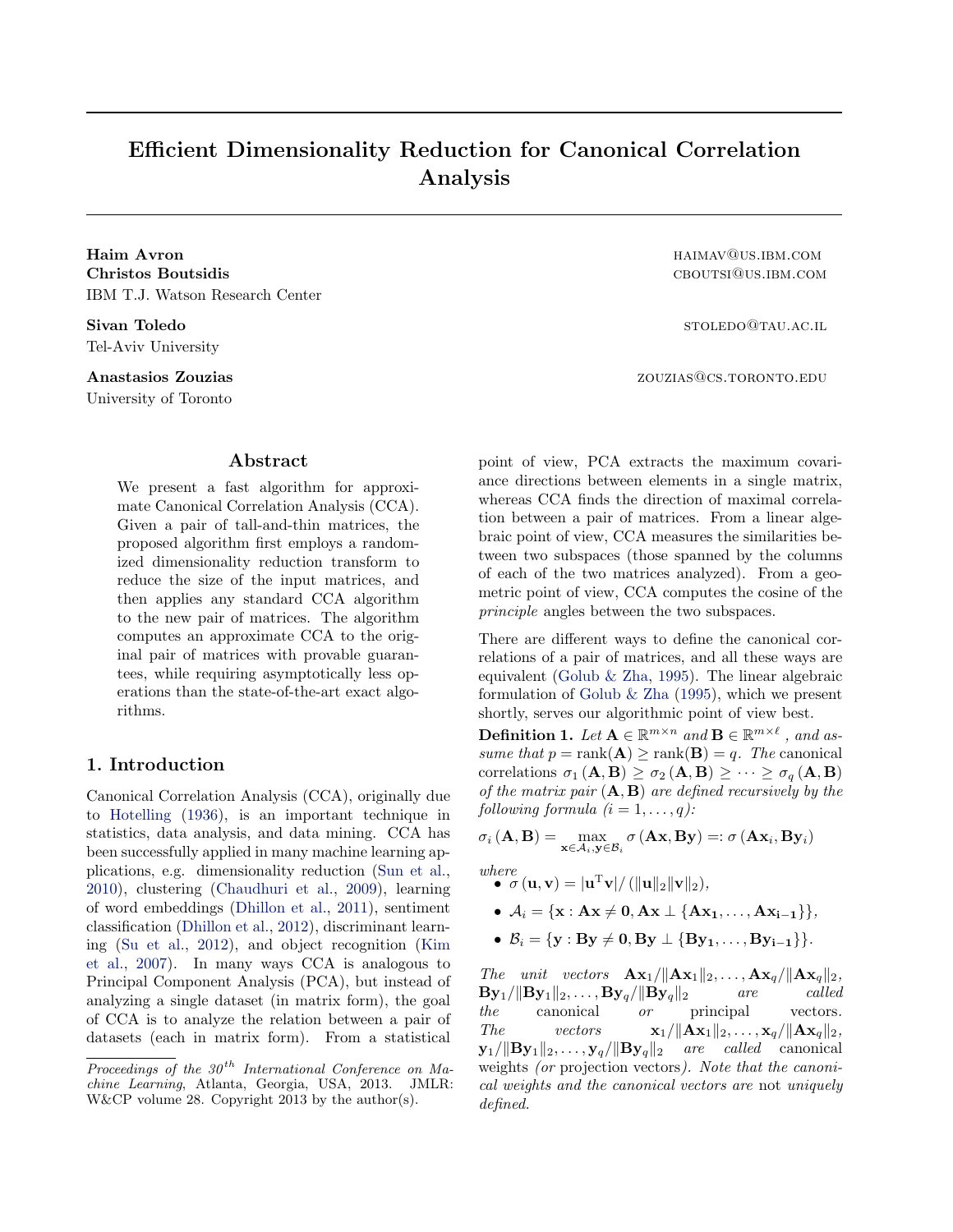### 1.1. Main Result

The main contribution of this paper (see Theorem [12\)](#page-5-0) is a fast algorithm to compute an approximate CCA. The algorithm computes an additive-error approximation to all the canonical correlations. It also computes a set of approximate canonical weights with provable guarantees. We show that the proposed algorithm is asymptotically faster compared to the standard method of Björck  $\&$  Golub [\(1973\)](#page-8-0). To the best of our knowledge, this is the first sub-cubic time algorithm for approximate CCA that has provable guarantees.

The proposed algorithm is based on dimensionality reduction: given a pair of matrices  $(A, B)$ , we transform the pair to a new pair  $(\overline{A}, \overline{B})$  that has much fewer rows, and then compute the canonical correlations of the new pair exactly, alongside a set of canonical weights, e.g. using the Björck and Golub algorithm. We prove that with high probability the canonical correlations of  $(\ddot{A}, \ddot{B})$  are close to the canonical correlations of  $(A, B)$ , and that any set of canonical weights of  $(\mathbf{A}, \mathbf{B})$  can be used to construct a set of approximately orthogonal canonical vectors of  $(\tilde{A}, \tilde{B})$ . The transformation of  $(\mathbf{A}, \mathbf{B})$  into  $(\hat{\mathbf{A}}, \hat{\mathbf{B}})$  is done in two steps. First, we apply the Randomized Walsh-Hadamard Transform (RHT) to both A and B. This is a unitary transformation, so the canonical correlations are preserved exactly. On the other hand, we show that with high probability, the transformed matrices have their "information" equally spread among all the input rows, so now the transformed matrices are amenable to uniform sampling. In the second step, we uniformly sample (without replacement) a sufficiently large set of rows and rescale them to form  $(\mathbf{A}, \mathbf{B})$ . The combination of RHT and uniform sampling is often called Subsampled Randomized Walsh-Hadamard Transform (SRHT) in the literature [\(Tropp,](#page-8-0) [2011\)](#page-8-0). Note that other variants of dimensionality reduction (Sarlós, [2006\)](#page-8-0) might be appropriate as well, but for concreteness we focus on the SRHT.

Our dimensionality reduction scheme is particularly effective when the matrices are tall-and-thin, that is they have much more rows than columns. Targeting such matrices is natural: in typical CCA applications, columns typically correspond to features or labels and rows correspond to samples or training data. By computing the CCA on as many instances as possible (as much training data as possible), we get the most reliable estimates of application-relevant quantities. However in current algorithms adding instances (rows) is expensive, e.g. in Björck and Golub algorithm we pay  $O(n^2 + \ell^2)$  for each row. Our algorithm allows practitioners to run CCA on huge data sets because we reduce the cost of an extra row, making it not much more expensive than  $O(n + \ell)$ .

### 1.2. Related Work

Dimensionality reduction has been the driving force behind many recent algorithms for accelerating key machine learning and linear algebraic tasks. A representative example is linear regression, i.e., solve the least squares problem  $\min_{\mathbf{x}} ||\mathbf{A}\mathbf{x} - \mathbf{b}||_2$ , where  $\mathbf{A} \in$  $\mathbb{R}^{m \times n}$  and  $\mathbf{b} \in \mathbb{R}^m$ . If  $m \gg n$ , then one can use the SRHT to reduce the dimensions of A and b, to form  $\hat{A}$  and  $\hat{b}$ , and then solve the small problem  $\min_{\mathbf{x}} ||\hat{\mathbf{A}}\mathbf{x} - \hat{\mathbf{b}}||_2$ . This process will return an approx-imate solution to the original problem (Sarlós, [2006;](#page-8-0) [Boutsidis & Drineas,](#page-8-0) [2009;](#page-8-0) [Drineas et al.,](#page-8-0) [2011\)](#page-8-0). Alternatively, one can observe that  $\mathbf{A}^{\mathrm{T}}\mathbf{A}$  and  $\hat{\mathbf{A}}^{\mathrm{T}}\hat{\mathbf{A}}$  are spectrally close, so  $\hat{A}$  is an effective preconditioner for  $\bf{A}$  [\(Rokhlin & Tygert,](#page-8-0) [2008;](#page-8-0) [Avron et al.,](#page-8-0) [2010\)](#page-8-0). Other problems that can be accelerated using dimensionality reduction include: (i) approximate PCA (via low-rank matrix approximation) [\(Halko et al.,](#page-8-0) [2011\)](#page-8-0); (ii) matrix multiplication (Sarlós, [2006\)](#page-8-0); (iii) K-means clustering [\(Boutsidis et al.,](#page-8-0) [2010\)](#page-8-0); (iv) approximation of matrix coherence and statistical leverage [\(Drineas](#page-8-0) [et al.,](#page-8-0) [2012\)](#page-8-0); to name only a few.

Our approach uses similar techniques as the algorithms mentioned above. For example, Lemma [4](#page-2-0) in our article plays a central role in these algorithms as well. However, our analysis requires the use of advanced ideas from matrix perturbation theory and it leads to two new technical lemmas that might be of independent interest: Lemmas [7](#page-3-0) and [8](#page-3-0) provide bounds for the singular values of the product of two different sampled orthonormal matrices. Previous work only provides bounds for products of the same matrix (Lemma [4;](#page-2-0) see also Sarlós [\(2006,](#page-8-0) Corollary 11)).

Dimensionality reduction techniques for accelerating CCA have been suggested or used in the past. One common technique is to simply use less samples by uniformly sampling the rows. While this technique might work reasonably well in many instances, it may fail for others unless all rows are sampled. In fact, Theorem [10](#page-3-0) analyzes uniform sampling, and establishes bounds on the required sample size.

[Sun et al.](#page-8-0) [\(2010\)](#page-8-0) suggest a two-stage approach which involves first solving a least-squares problem, and then using the solution to reduce the problem size. However, their technique involves explicitly factoring one of the two matrices, which takes cubic time. Therefore, their method is especially effective when one of the two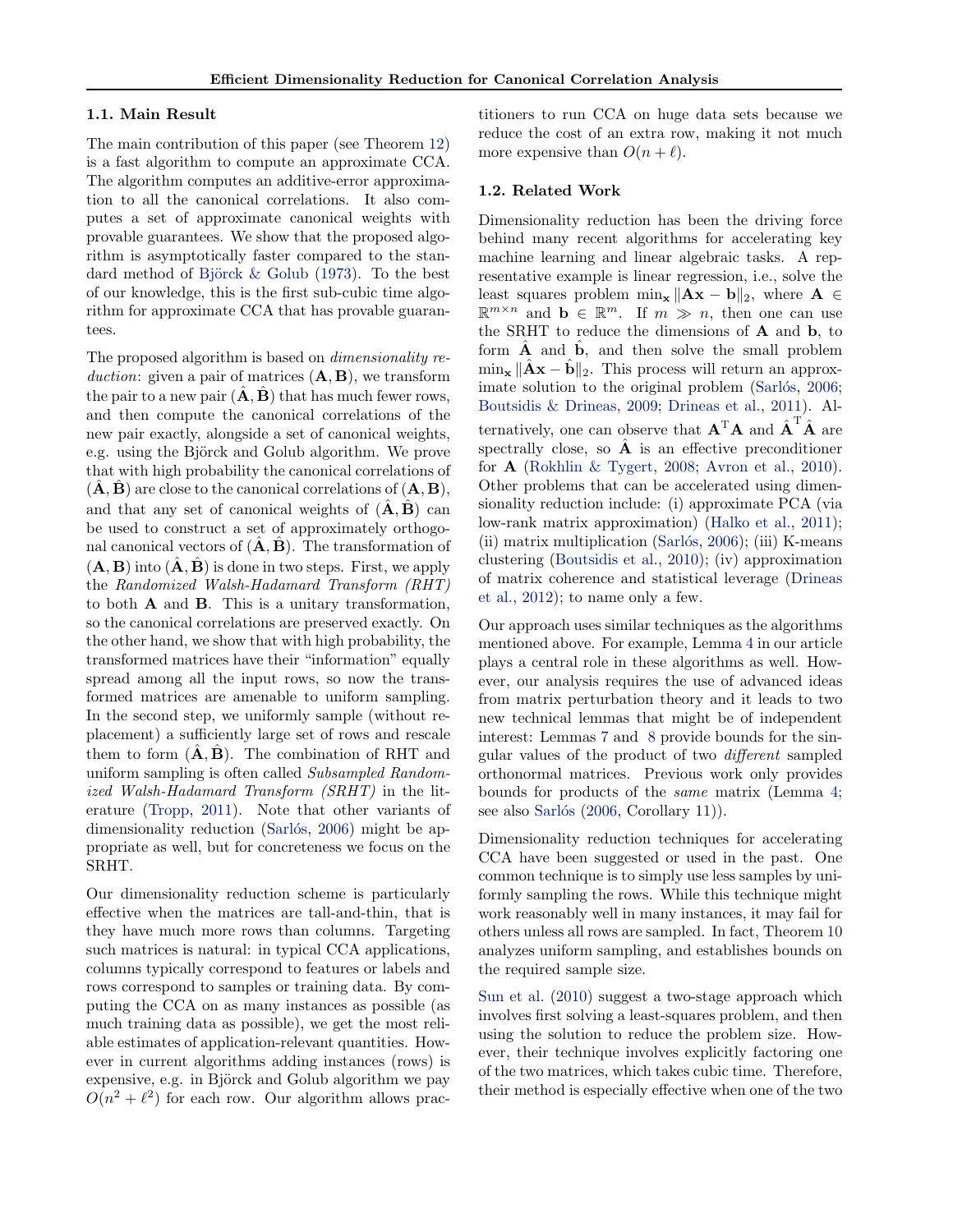<span id="page-2-0"></span>matrices has significantly less columns than the other. When the two matrices have about the same number of columns, there is no asymptotic performance gain. In contrast, our method is sub-cubic in any case.

Finally, it is worth noting that CCA itself has been used for dimensionality reduction [\(Sun et al.,](#page-8-0) [2008;](#page-8-0) [Chaudhuri et al.,](#page-8-0) [2009;](#page-8-0) [Sun et al.,](#page-8-0) [2010\)](#page-8-0). This is not the focus of this paper; we suggest a dimensionality reduction technique to accelerate the computation of CCA.

# 2. Preliminaries

We use  $i : j$  to denote the set  $\{i, \ldots, j\}$ , and  $[n] = 1 : n$ . We use  $\mathbf{A}, \mathbf{B}, \dots$  to denote matrices and  $\mathbf{a}, \mathbf{b}, \dots$  to denote column vectors.  $I_n$  is the  $n \times n$  identity matrix;  $\mathbf{0}_{m \times n}$  is the  $m \times n$  matrix of zeros. We denote by  $\mathcal{R}(\cdot)$ the column space of its argument matrix. We denote by  $[A; B]$  the matrix obtained by concatenating the columns of B next to the columns of A. Given a subset of indices  $T \subseteq [m]$ , the corresponding sampling matrix **S** is the  $|T| \times m$  matrix obtained by discarding from  $\mathbf{I}_m$ the rows whose index is not in  $T$ . Note that  $SA$  is the matrix obtained by keeping only the rows in  $\bf{A}$  whose index *appears* in  $T$ . A symmetric matrix  $\bf{A}$  is positive semi-definite (PSD), denoted by  $0 \leq \mathbf{A}$ , if  $\mathbf{x}^T \mathbf{A} \mathbf{x} \geq 0$ for every vector  $x$ . For any two symmetric matrices  $X$ and Y of the same size,  $X \prec Y$  denotes that  $Y - X$ is a PSD matrix.

We denote the *compact* (or thin) SVD of a matrix  $A \in$  $\mathbb{R}^{m \times n}$  of rank p by  $\mathbf{A} = \mathbf{U}_{\mathbf{A}} \mathbf{\Sigma}_{\mathbf{A}} \mathbf{V}_{\mathbf{A}}^{\mathrm{T}}$ , with  $\mathbf{U}_{\mathbf{A}} \in \mathbb{R}^{m \times p}$ ,  $\Sigma_{\mathbf{A}} \in \mathbb{R}^{p \times p}$ , and  $\mathbf{V}_{\mathbf{A}}^{\mathrm{T}} \in \mathbb{R}^{p \times n}$ . The Moore-Penrose pseudo-inverse of **A** is  $\mathbf{A}^+ = \mathbf{V}_{\mathbf{A}} \Sigma_{\mathbf{A}}^{-1} \mathbf{U}_{\mathbf{A}}^{\mathrm{T}} \in \mathbb{R}^{n \times m}$ . We denote the singular values of **A** by  $\sigma_1(\mathbf{A}) \geq \sigma_2(\mathbf{A}) \geq$  $\cdots \geq \sigma_p(\mathbf{A}).$ 

## 2.1. The Björck and Golub Algorithm

There are quite a few algorithms to compute the canonical correlations [\(Golub & Zha,](#page-8-0) [1995\)](#page-8-0). One of the most popular methods is due to Björck  $&$  Golub [\(1973\)](#page-8-0). It is based on the following observation.

**Theorem 2** (Björck  $\&$  Golub [\(1973\)](#page-8-0)). Assume that the columns of  $\mathbf{Q} \in \mathbb{R}^{m \times p}$  ( $m \geq p$ ) and  $\mathbf{W} \in \mathbb{R}^{m \times q}$  $(m > q)$  form an orthonormal basis for the range of **A** and  $\mathbf{B}$  (respectively). Let  $\mathbf{Q}^{\mathrm{T}}\mathbf{W} = \mathbf{U}\mathbf{\Sigma}\mathbf{V}^{\mathrm{T}}$  be its compact SVD. The diagonal elements of  $\Sigma$  are the canonical correlations of  $(A, B)$ . The canonical vectors are given by the first q columns of  $QU$  (for  $A$ ) and  $WV$  $(for \mathbf{B}).$ 

Theorem 2 implies that once we have a pair of matrices Q and W with orthonormal columns whose column space spans the same column space of A and B, respectively, then all we need is to compute the singular value decomposition of  $\mathbf{Q}^{\mathrm{T}}\mathbf{W}$ . Björck and Golub suggest the use of QR decompositions, but  $\mathbf{U}_{\mathbf{A}}$  and  $\mathbf{U}_{\mathbf{B}}$  will serve as well. Both options require  $O(m(n^2 + \ell^2))$  time.

Corollary 3. Frame Definition [1.](#page-0-0) Let  $U_A^T U_B =$  $U\Sigma V^{T}$  be its compact SVD. Then, for  $i \in [q]$ :  $\sigma_i(\mathbf{A}, \mathbf{B}) = \Sigma_{ii}$ . The canonical weights are given by the columns of  $V_A \Sigma_A^{-1} U$  (for A) and  $V_B \Sigma_B^{-1} V$  (for  $\mathbf{B}$ ).

# 2.2. Matrix Coherence and Sampling from an Orthonormal Matrix

Matrix coherence is a fundamental concept in the analysis of matrix sampling algorithms (e.g. [Talwalkar &](#page-8-0) [Rostamizadeh](#page-8-0) [\(2010\)](#page-8-0)). There a quite a few similar but different ways to define the coherence, however in this paper we use the following definition. Given a matrix  $\bf{A}$  with m rows, the *coherence* of  $\bf{A}$  is defined as  $\mu(\mathbf{A}) = \max_{i \in [m]} \| \mathbf{e}_i^{\top} \mathbf{U}_{\mathbf{A}} \|_2^2$ , where  $\mathbf{e}_i$  is the *i*-th standard basis (column) vector of  $\mathbb{R}^m$ . Note that the coherence of  $\bf{A}$  is a property of the column space of A, and does not depend on the actual choice of A. Therefore, if  $\mathcal{R}(\mathbf{A}) = \mathcal{R}(\mathbf{B})$  then  $\mu(\mathbf{A}) = \mu(\mathbf{B})$ . Furthermore, it is easy to verify that if  $\mathcal{R}(\mathbf{A}) \subseteq \mathcal{R}(\mathbf{B})$ then  $\mu(\mathbf{A}) \leq \mu(\mathbf{B})$ . Finally, we mention that for every matrix  $A$  with  $m$  rows:

$$
rank(\mathbf{A})/m \leq \mu(\mathbf{A}) \leq 1.
$$

We focus on tall-and-thin matrices, i.e. matrices with (much) more rows than columns. We are interested in dimensionality reduction techniques that (approximately) preserve the singular values of the original matrix. The simplest idea to do dimensionality reduction in tall-and-thin matrices is uniform sampling of the rows of the matrix. Coherence measures how susceptible the matrix is to uniform sampling; the following lemma shows that not too many samples are required when the coherence is small. The bound is almost tight [\(Tropp,](#page-8-0) [2011,](#page-8-0) Section 3.3).

Lemma 4 (Sampling from Orthonormal Matrix, [Tropp](#page-8-0) [\(2011\)](#page-8-0) Corollary to Lemma 3.4). Let  $\mathbf{Q} \in \mathbb{R}^{m \times d}$ have orthonormal columns. Let  $0 < \epsilon < 1$  and  $0 < \delta < 1$ . Let r be an integer such that

$$
6\epsilon^{-2}m\mu(\mathbf{Q})\log(3d/\delta) \le r \le m.
$$

Let T be a random subset of  $[m]$  of cardinality r, drawn from a uniform distribution over such subsets, and let **S** be the  $|T| \times m$  sampling matrix corresponding to T rescaled by  $\sqrt{m/r}$ . Then, with probability of at least  $1 - \delta$ , for  $i \in [d]$ :

$$
\sqrt{1-\epsilon} \leq \sigma_i(\mathbf{SQ}) \leq \sqrt{1+\epsilon}.
$$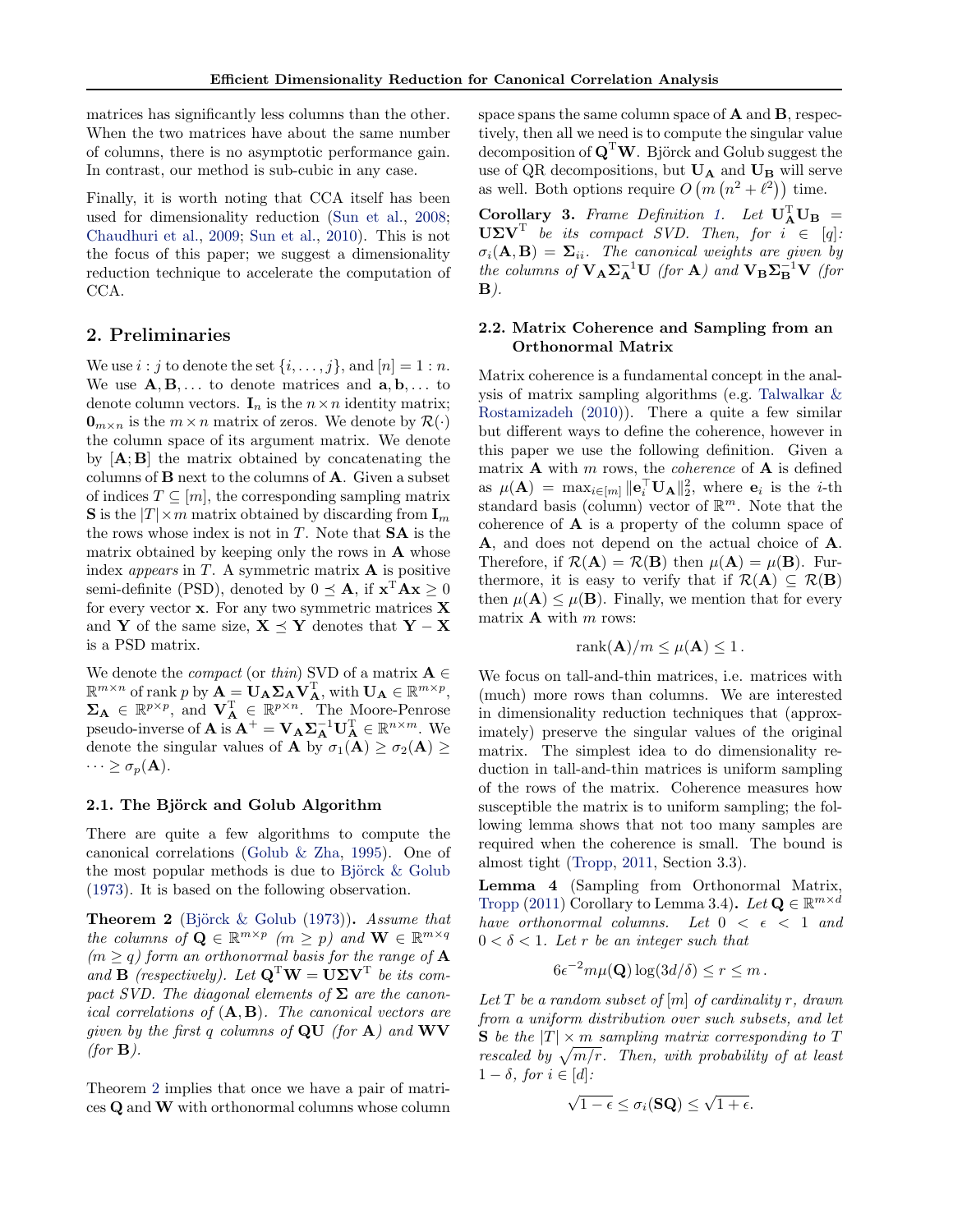.

<span id="page-3-0"></span>Proof. Apply Lemma 3.4 from [Tropp](#page-8-0) [\(2011\)](#page-8-0) with the following choice of parameters:  $\ell = \alpha M \log(k/\delta)$ ,  $\alpha =$  $6/\epsilon^2$ , and  $\delta_{tropp} = \eta = \epsilon$ . Here,  $\ell$ ,  $\alpha$ , M, k,  $\eta$  are the parameters of Lemma 3.4 from [Tropp](#page-8-0) [\(2011\)](#page-8-0); also  $\delta_{trom}$  plays the role of  $\delta$ , an error parameter, of Lemma 3.4 from [Tropp](#page-8-0) [\(2011\)](#page-8-0).  $\epsilon$  and  $\delta$  are from our Lemma. П

In the above lemma,  $T$  is obtained by sampling coordinates from [m] without replacement. Similar results can be shown for sampling with replacement, or using Bernoulli variables [\(Ipsen & Wentworth,](#page-8-0) [2012\)](#page-8-0).

### 2.3. Randomized Walsh-Hadamard Transform

Matrices with high coherence pose a problem for algorithms based on uniform row sampling. One way to circumvent this problem is to use a coherencereducing transformation. One popular coherencereducing transformation is the Randomized Walsh-Hadamard Transform (RHT) matrix. We start with the definition of the deterministic Walsh-Hadamard Transform matrix.

Fix an integer  $m = 2<sup>h</sup>$ , for  $h = 1, 2, 3, \ldots$  The (nonnormalized)  $m \times m$  matrix of the Walsh-Hadamard Transform (WHT) is defined recursively as,

$$
\mathbf{H}_m = \left[ \begin{array}{cc} \mathbf{H}_{m/2} & \mathbf{H}_{m/2} \\ \mathbf{H}_{m/2} & -\mathbf{H}_{m/2} \end{array} \right], \text{ with } \mathbf{H}_2 = \left[ \begin{array}{cc} +1 & +1 \\ +1 & -1 \end{array} \right]
$$

The  $m \times m$  normalized matrix of the Walsh-Hadamard transform is  $\mathbf{H} = m^{-\frac{1}{2}} \mathbf{H}_m$ .

The recursive nature of the WHT allows us to compute **HX** for an  $m \times n$  matrix **X** in time  $O(mn \log(m))$ . However, in our case we are interested in **SHX** where S is a r-row sampling matrix. To compute SHX only  $O(mn \log(r))$  operations suffice [\(Ailon & Liberty,](#page-8-0) [2008,](#page-8-0) Theorem 2.1).

Definition 5 (Randomized Walsh-Hadamard Transform (RHT)). Let  $m = 2<sup>h</sup>$  for some positive integer h. A Randomized Walsh-Hadamard Transform (RHT) is an  $m \times m$  matrix of the form

#### $\Theta = HD$

where  $\bf{D}$  is a random diagonal matrix of size m whose entries are independent random signs, and  $H$  is a normalized Walsh-Hadamard matrix of size m.

Lemma 6 (RHT bounds Coherence, [Tropp](#page-8-0) [\(2011\)](#page-8-0) Lemma 3.3). Let **A** be an  $m \times n$  ( $m > n$ ,  $m = 2<sup>h</sup>$ ) for some positive integer h) matrix, and let  $\Theta$  be an RHT. Then, with probability of at least  $1 - \delta$ ,

$$
\mu(\mathbf{\Theta}\mathbf{A}) \leq \frac{1}{m} \left( \sqrt{n} + \sqrt{8 \log(m/\delta)} \right)^2.
$$

# 3. Perturbation Bounds for Matrix Products

This section states three new technical lemmas which analyze the perturbation of the singular values of the product of a pair of matrices after dimensionality reduction. The proofs appear in the full version of the present article [\(Avron et al.,](#page-8-0) [2012\)](#page-8-0).

**Lemma 7.** Let  $A \in \mathbb{R}^{m \times n}$  ( $m \geq n$ ) and  $B \in \mathbb{R}^{m \times \ell}$  $(m \geq \ell)$ . Define  $\mathbf{C} := [\mathbf{A}; \mathbf{B}] \in \mathbb{R}^{m \times (n+\ell)}$ , and suppose **C** has rank  $\omega$ , so  $\mathbf{U_C} \in \mathbb{R}^{m \times \omega}$ . Let  $\mathbf{S} \in$ suppose  $\mathbf{C}$  has rank  $\omega$ , so  $\mathbf{C} \in \mathbb{R}^m$ . Let  $\mathbf{S} \in \mathbb{R}^{r \times m}$  be any matrix such that  $\sqrt{1-\epsilon} \leq \sigma_{\omega} (\mathbf{SU_C}) \leq \sigma_{\omega} (\mathbf{SU_C})$  $\sigma_1\left(\mathbf{SU}_\mathbf{C}\right)\leq \sqrt{1+\epsilon},$  for some  $0<\epsilon<1$  . Then, for  $i = 1, \ldots, \min(n, \ell),$ 

$$
|\sigma_i\left(\mathbf{A}^{\rm T}\mathbf{B}\right) - \sigma_i\left(\mathbf{A}^{\rm T}\mathbf{S}^{\rm T}\mathbf{S}\mathbf{B}\right)| \leq \epsilon \cdot \|\mathbf{A}\|_2 \cdot \|\mathbf{B}\|_2\,.
$$

**Lemma 8.** Let  $A \in \mathbb{R}^{m \times n}$  ( $m \geq n$ ) and  $B \in \mathbb{R}^{m \times \ell}$  $(m \geq \ell)$ . Let  $S \in \mathbb{R}^{r \times m}$  be any matrix such that rank $(SA)$  = rank $(A)$  and rank $(SB)$  = rank $(B)$ , and all singular values of  $SU_A$  and  $SU_B$  are inside and all singular values of  $SO_A$  and  $SO_B$  are inside<br> $[\sqrt{1-\epsilon}, \sqrt{1+\epsilon}]$  for some  $0 < \epsilon < 1/2$ . Then, for  $i = 1, \ldots, \min(n, \ell),$ 

$$
|\sigma_i \left( \mathbf{U}_{\mathbf{A}}^{\mathrm{T}} \mathbf{S}^{\mathrm{T}} \mathbf{S} \mathbf{U}_{\mathbf{B}} \right) - \sigma_i \left( \mathbf{U}_{\mathbf{S} \mathbf{A}}^{\mathrm{T}} \mathbf{U}_{\mathbf{S} \mathbf{B}} \right)| \leq 2\epsilon \left( 1 + \epsilon \right) .
$$

Lemma 9. Repeat the conditions of Lemma 7. Then, for all  $\mathbf{w} \in \mathbb{R}^n$  and  $\mathbf{y} \in \mathbb{R}^{\ell}$ , we have

$$
\left|\mathbf{w}^{\mathrm{T}}\mathbf{A}^{\mathrm{T}}\mathbf{B}\mathbf{y}-\mathbf{w}^{\mathrm{T}}\mathbf{A}^{\mathrm{T}}\mathbf{S}^{\mathrm{T}}\mathbf{S}\mathbf{B}\mathbf{y}\right| \leq \epsilon \cdot \|\mathbf{A}\mathbf{w}\|_2 \cdot \|\mathbf{B}\mathbf{y}\|_2.
$$

# 4. CCA of Row Sampled Pairs

Given A and B, one straightforward way to accelerate CCA is to sample rows uniformly from both matrices, and to compute the CCA of the smaller matrices. In this section we show that if we sample enough rows, then the canonical correlations of the sampled pair are close to the canonical correlations of the original pair. Furthermore, the canonical weights of the sampled pair can be used to find approximate canonical vectors. Not surprisingly, the sample size depends on the coherence. More specifically, it depends on the coherence of  $[\mathbf{A}; \mathbf{B}]$ .

**Theorem 10.** Suppose  $A \in \mathbb{R}^{m \times n}$  ( $m \ge n$ ) has rank p and  $\mathbf{B} \in \mathbb{R}^{m \times \ell}$  (m  $\geq \ell$ ) has rank  $q \leq p$ . Let  $0 <$  $\epsilon < 1/2$  be an accuracy parameter and  $0 < \delta < 1$  be a failure probability parameter. Let  $\omega = \text{rank}([\mathbf{A}; \mathbf{B}]) \leq$  $p + q$ . Let r be an integer such that

$$
54\epsilon^{-2}m\mu([\mathbf{A};\mathbf{B}])\log(12\omega/\delta) \le r \le m.
$$

Let T be a random subset of  $[m]$  of cardinality r, drawn from a uniform distribution over such subsets, and let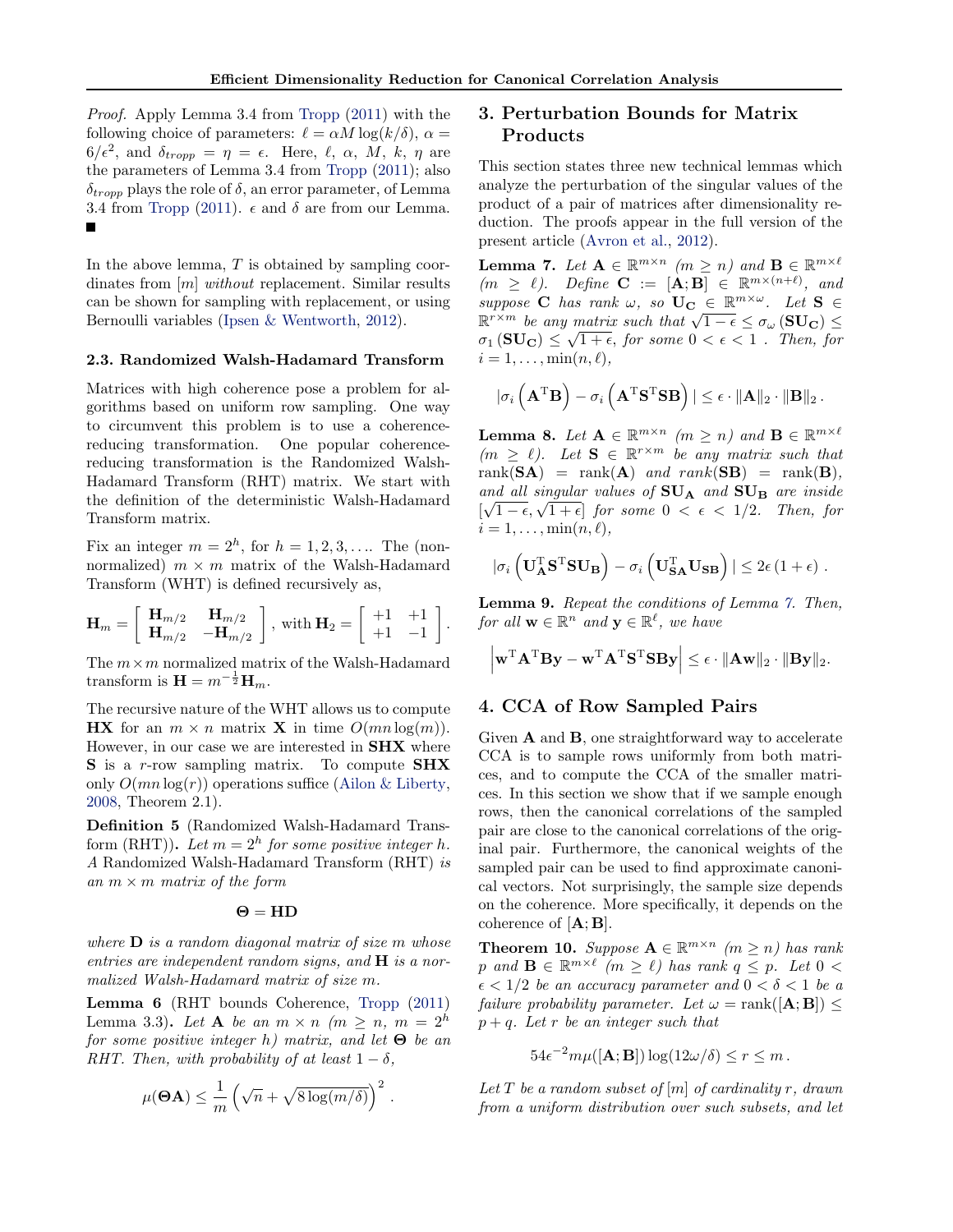$S \in \mathbb{R}^{r \times m}$  be the sampling matrix corresponding to T rescaled by  $\sqrt{m/r}$ . Denote  $\hat{A} = SA$  and  $\hat{B} = SB$ .

Let  $\hat{\sigma}_1, \ldots, \hat{\sigma}_q$  be the exact canonical correlations of  $(\mathbf{\hat{A}}, \mathbf{\hat{B}})$ , and let

$$
\mathbf{w}_1 = \hat{\mathbf{x}}_1/\|\hat{\mathbf{A}}\hat{\mathbf{x}}_1\|_2,\ldots,\mathbf{w}_q = \hat{\mathbf{x}}_q/\|\hat{\mathbf{A}}\hat{\mathbf{x}}_q\|_2\,,
$$

and

$$
\mathbf{p}_1 = \hat{\mathbf{y}}_1/\|\hat{\mathbf{B}}\hat{\mathbf{y}}_1\|_2,\ldots,p_q = \hat{\mathbf{y}}_q/\|\hat{\mathbf{B}}\hat{\mathbf{y}}_q\|_2
$$

be the exact canonical weights of  $(\hat{\mathbf{A}}, \hat{\mathbf{B}})$ . With probability of at least  $1 - \delta$  all the following hold simultaneously:

- (a) (Approximation of Canonical Correlations) For every  $i = 1, 2, \ldots, q: |\sigma_i(A, B) - \sigma_i(SA, SB)| \leq$  $\epsilon + 2\epsilon^2/9 = O(\epsilon)$ .
- (b) (Approximate Orthonormal Bases) The vectors  ${ {\bf A w}_i }_{i \in [q]}$  form an approximately orthonormal basis. That is, for any  $c \in [q]$ ,

$$
\frac{1}{1+\epsilon/3} \leq \|\mathbf{A}\mathbf{w}_c\|_2^2 \leq \frac{1}{1-\epsilon/3},
$$

and for any  $i \neq j$ ,

$$
|\langle \mathbf{A} \mathbf{w}_i, \ \mathbf{A} \mathbf{w}_j \rangle| \leq \frac{\epsilon}{3 - \epsilon}.
$$

Similarly, for the set of  $\{Bp_i\}_{i \in [q]}$ .

 $(c)$  (Approximate Correlation) For every i  $1, 2, \ldots, q$ :

$$
\frac{\sigma_i(\mathbf{A}, \mathbf{B})}{1 + \epsilon/3} - \frac{\epsilon/3}{1 - \epsilon/9} \le \sigma(\mathbf{A}\mathbf{w}_i, \mathbf{B}\mathbf{p}_i) \le \frac{\sigma_i(\mathbf{A}, \mathbf{B})}{1 - \epsilon/3} + \frac{\epsilon/3}{(1 - \epsilon/3)^2}.
$$

*Proof.* Let  $C := [U_A; U_B]$ . Lemma [4](#page-2-0) implies that each of the following three assertions hold with probability of at least  $1 - \delta/3$ , hence all three hold simultaneously with probability of at least  $1 - \delta$ :

- For every  $r \in [p]$ :  $\sqrt{1-\epsilon/3} \leq \sigma_r(\mathbf{SU}_\mathbf{A}) \leq \sqrt{1+\epsilon/3}$ .
- For every  $k \in [q]$ :

$$
\sqrt{1-\epsilon/3} \leq \sigma_k(\mathbf{SU_B}) \leq \sqrt{1+\epsilon/3}.
$$

• For every  $h \in [\omega]$ :

$$
\sqrt{1-\epsilon/3}\leq \sigma_h(\mathbf{SU_C})\leq \sqrt{1+\epsilon/3}\,.
$$

We now show that if indeed all three hold, then  $(a)-(c)$ hold as well.

**Proof of (a).** Corollary [3](#page-2-0) implies that  $\sigma_i(\mathbf{A}, \mathbf{B}) =$  $\sigma_i(\mathbf{U}_{\mathbf{A}}^{\mathrm{T}}\mathbf{U}_{\mathbf{B}})$  and  $\sigma_i(\mathbf{S}\mathbf{A}, \mathbf{S}_{\mathbf{B}}^{\mathbf{B}}) = \sigma_i(\mathbf{U}_{\mathbf{S}\mathbf{A}}^{\mathrm{T}}\mathbf{U}_{\mathbf{S}\mathbf{B}})$ . We now use the triangle inequality to get,

$$
\begin{array}{rcl}\n|\sigma_{i}(\mathbf{A},\mathbf{B}) & - & \sigma_{i}(\mathbf{S}\mathbf{A},\mathbf{S}\mathbf{B})| \\
& = & |\sigma_{i}(\mathbf{U}_{\mathbf{A}}^{T}\mathbf{U}_{\mathbf{B}}) - \sigma_{i}(\mathbf{U}_{\mathbf{S}\mathbf{A}}^{T}\mathbf{U}_{\mathbf{S}\mathbf{B}})| \\
& \leq & |\sigma_{i}(\mathbf{U}_{\mathbf{A}}^{T}\mathbf{U}_{\mathbf{B}}) - \sigma_{i}(\mathbf{U}_{\mathbf{A}}^{T}\mathbf{S}^{T}\mathbf{S}\mathbf{U}_{\mathbf{B}})| \\
& & + & |\sigma_{i}(\mathbf{U}_{\mathbf{A}}^{T}\mathbf{S}^{T}\mathbf{S}\mathbf{U}_{\mathbf{B}}) - \sigma_{i}(\mathbf{U}_{\mathbf{S}\mathbf{A}}^{T}\mathbf{U}_{\mathbf{S}\mathbf{B}})|.\n\end{array}
$$

To conclude the proof, use Lemma [7](#page-3-0) and Lemma [8](#page-3-0) to bound these two terms, respectively.

**Proof of (b).** For any  $c \in [q]$ ,

$$
\Vert \mathbf{A} \mathbf{w}_c \Vert_2 = \Vert \mathbf{A} \mathbf{w}_c \Vert_2 / \Vert \hat{\mathbf{A}} \mathbf{w}_c \Vert_2
$$

since  $\|\hat{\mathbf{A}}\mathbf{w}_c\|_2 = 1$ . Now Lemma [9](#page-3-0) implies the first inequality.

For any  $i \neq j$ 

$$
\begin{array}{rcl} \vert \langle \mathbf{A} \mathbf{w}_{i}, \; \mathbf{A} \mathbf{w}_{j} \rangle \vert & \leq & \vert \mathbf{w}_{i}^{\mathrm{T}} \hat{\mathbf{A}}^{\mathrm{T}} \hat{\mathbf{A}} \mathbf{w}_{j} \vert + \vert \mathbf{w}_{i}^{\mathrm{T}} (\hat{\mathbf{A}}^{\mathrm{T}} \hat{\mathbf{A}} - \mathbf{A}^{\mathrm{T}} \mathbf{A}) \mathbf{w}_{j} \vert \\ & = & \vert \mathbf{w}_{i}^{\mathrm{T}} (\hat{\mathbf{A}}^{\mathrm{T}} \hat{\mathbf{A}} - \mathbf{A}^{\mathrm{T}} \mathbf{A}) \mathbf{w}_{j} \vert \\ & \leq & \frac{\epsilon}{3} \Vert \mathbf{A} \mathbf{w}_{i} \Vert_{2} \Vert \mathbf{A} \mathbf{w}_{j} \Vert_{2} \\ & \leq & \frac{\epsilon/3}{1 - \epsilon/3} \Vert \hat{\mathbf{A}} \mathbf{w}_{i} \Vert_{2} \Vert \hat{\mathbf{A}} \mathbf{w}_{j} \Vert_{2} \\ & = & \frac{\epsilon}{3 - \epsilon} . \end{array}
$$

In the above, we used the triangle inequality, the fact that the  $w_i$ 's are the canonical weights of  $\hat{A}$ , and Lemma [9.](#page-3-0)

Proof of (c). We only prove the upper bound. The lower bound is similar, and we omit it.  $\sigma$  (Aw<sub>i</sub>, Bn<sub>i</sub>) =

$$
(A \mathbf{w}_i, B \mathbf{p}_i)
$$
\n
$$
= \frac{\langle A \mathbf{w}_i, B \mathbf{p}_i \rangle}{\|A \mathbf{w}_i\|_2 \|B \mathbf{p}_i\|_2}
$$
\n
$$
\leq \frac{1}{1 - \epsilon/3} \cdot \langle A \mathbf{w}_i, B \mathbf{p}_i \rangle
$$
\n
$$
= \frac{1}{1 - \epsilon/3} \cdot \left( \langle \hat{A} \mathbf{w}_i, \hat{B} \mathbf{p}_i \rangle + \mathbf{w}_i^{\mathrm{T}} \left( A^{\mathrm{T}} B - \hat{A}^{\mathrm{T}} \hat{B} \right) \mathbf{p}_i \right)
$$
\n
$$
\leq \frac{\sigma \left( \hat{A} \mathbf{x}_i, \hat{B} \mathbf{y}_i \right)}{1 - \epsilon/3} + \frac{\epsilon/3}{1 - \epsilon/3} \cdot \|A \mathbf{w}_i\|_2 \cdot \|B \mathbf{p}_i\|_2
$$
\n
$$
\leq \frac{\sigma \left( \hat{A} \mathbf{w}_i, \hat{B} \mathbf{p}_i \right)}{1 - \epsilon/3} + \frac{\epsilon/3}{(1 - \epsilon/3)^2}
$$

In the above, the first equality follows by the definition of  $\sigma(\cdot, \cdot)$ , the first inequality by using  $1 = \|\hat{\mathbf{A}} \mathbf{w}_i\|_2^2 \leq$  $(1 + \epsilon) \|\mathbf{A}\mathbf{w}_i\|_2^2$  (same holds for  $\mathbf{B}\mathbf{p}_i$ ), the second inequality from Lemma [9,](#page-3-0) the third inequality by using  $(1 - \epsilon) \|\mathbf{A}\mathbf{w}_i\|_2^2 \leq \|\hat{\mathbf{A}}\mathbf{w}_i\|_2^2 = 1$  (same holds for  $\mathbf{B}\mathbf{p}_i$ ), and the last inequality by (a).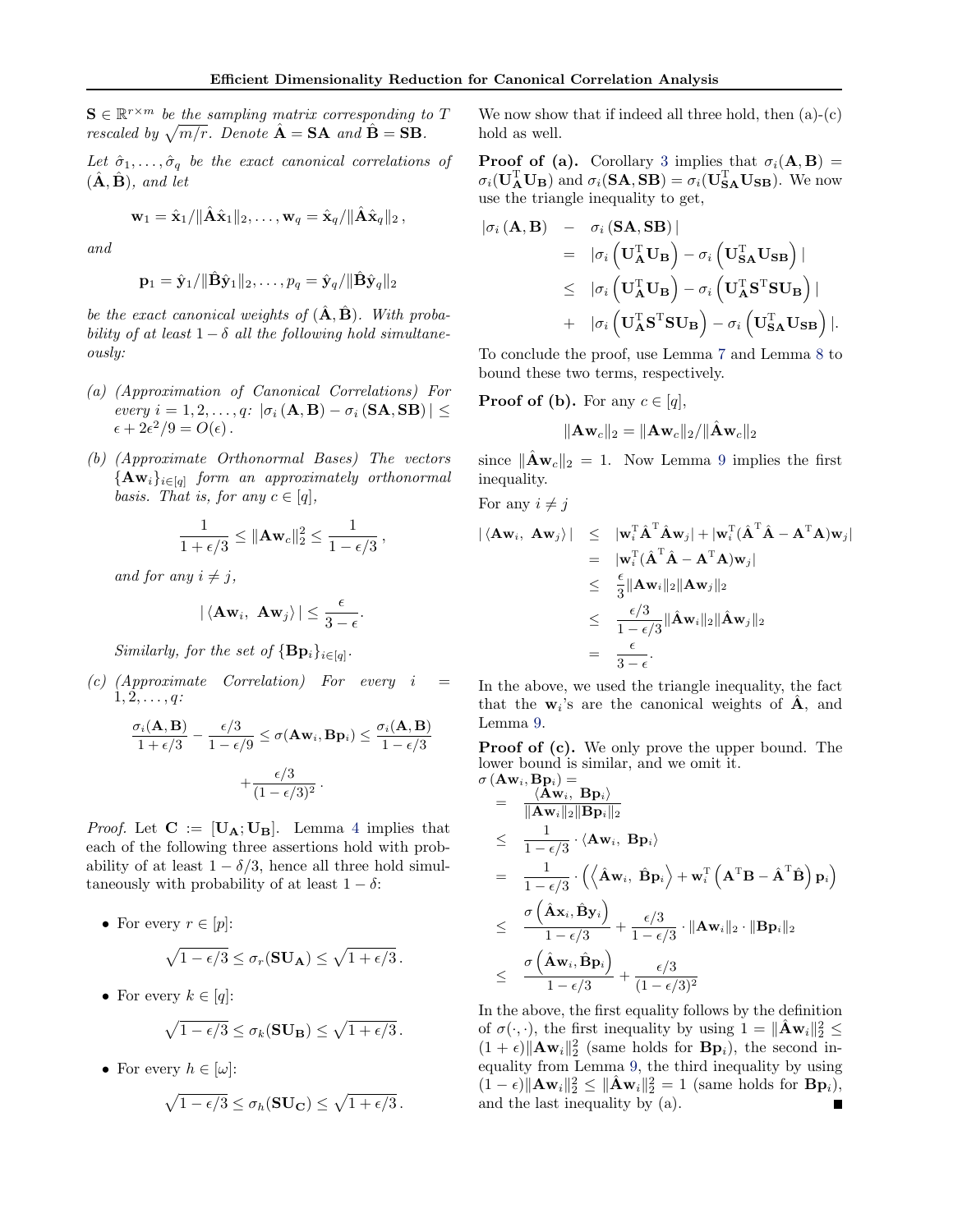# <span id="page-5-0"></span>5. Fast Approximate CCA

First, we define what we mean by approximate CCA.

**Definition 11** (Approximate CCA). For  $0 \le \eta \le 1$ , an  $\eta$ -approximate CCA of  $(A, B)$ , is a set of positive numbers  $\hat{\sigma}_1, \ldots, \hat{\sigma}_q$  together with a set of vectors  $\mathbf{w}_1, \ldots, \mathbf{w}_q$  for **A** and a set of vectors  $\mathbf{p}_1, \ldots, \mathbf{p}_q$  for B, such that

(a) For every  $i \in [q]$ ,

$$
|\sigma_i(\mathbf{A}, \mathbf{B}) - \hat{\sigma}_i| \leq \eta.
$$

(b) For every  $i \in [q]$ ,

$$
|\|\mathbf{A}\mathbf{w}_i\|_2^2-1|\leq \eta\,,
$$

and for  $i \neq j$ ,

$$
|\langle \mathbf{A} \mathbf{w}_i, \mathbf{A} \mathbf{w}_j \rangle| \leq \eta.
$$

Similarly, for the set of  $\{Bp_i\}_{i \in [q]}.$ 

(c) For every  $i \in [q]$ ,  $|\sigma_i(\mathbf{A}, \mathbf{B}) - \sigma(\mathbf{A}\mathbf{w}_i, \mathbf{B}\mathbf{p}_i)| \leq \eta$ .

We are now ready to present our fast algorithm for approximate CCA of a pair of tall-and-thin matrices. Algorithm 1 gives the pseudo-code description of our algorithm.

The analysis in the previous section (Theorem [10\)](#page-3-0) shows that if we sample enough rows, the canonical correlations and weights of the sampled matrices are an  $O(\epsilon)$ -approximate CCA of  $(\mathbf{A}, \mathbf{B})$ . However, to turn this observation into a concrete algorithm we need an upper bound on the coherence of  $[A; B]$ . It is conceivable that in certain scenarios such an upper bound might be known in advance, or that it can be computed quickly [\(Drineas et al.,](#page-8-0) [2012\)](#page-8-0). However, even if we know the coherence, it might be as large as one, which will imply that sampling the entire matrix is needed.

To circumvent this problem, our algorithm uses the RHT to reduce the coherence of the matrix pair before sampling rows from it. That is, instead of sampling rows from  $(A, B)$  we sample rows from  $(\Theta A, \Theta B)$ , where  $\Theta$  is a RHT matrix (Definition [5\)](#page-3-0). This unitary transformation bounds the coherence with high probability, so we can use Theorem [10](#page-3-0) to compute the number of rows required for an  $O(\epsilon)$ -approximate CCA. We now sample the transformed pair  $(\Theta A, \Theta B)$  to obtain  $(\hat{\mathbf{A}}, \hat{\mathbf{B}})$ . Now the canonical correlations and weights of  $(\hat{\mathbf{A}}, \hat{\mathbf{B}})$  are computed and returned.

Algorithm 1 Fast Approximate CCA

- 1: **Input:**  $\mathbf{A} \in \mathbb{R}^{m \times n}$  of rank  $p, \mathbf{B} \in \mathbb{R}^{m \times \ell}$  of rank  $q, \, 0<\epsilon<1/2,$  and  $\delta$   $(n\geq l, \, p\geq q).$
- 2:  $r \leftarrow \min(54\epsilon^{-2} \left[\sqrt{n+\ell} + \sqrt{8\log(12m/\delta)}\right]^2 \log(3(n+\epsilon))$  $\ell$ )/ $\delta$ ), m)
- 3: Let S be the sampling matrix of a random subset of  $[m]$  of cardinality r (uniform distribution).
- 4: Draw a random diagonal matrix  $\bf{D}$  of size m with  $\pm 1$  on its diagonal with equal probability.
- 5:  $\hat{A}$  ← SH⋅(DA) using fast subsampled WHT (see Section [2.3\)](#page-3-0).
- 6:  $\mathbf{B} \leftarrow \mathbf{SH} \cdot (\mathbf{DB})$  using fast subsampled WHT (see Section [2.3\)](#page-3-0).
- 7: Compute and return the canonical correlations and the canonical weights of  $(\hat{\mathbf{A}}, \hat{\mathbf{B}})$  (e.g. using Björck and Golub's algorithm).

**Theorem 12.** With probability of at least  $1-\delta$ , Algorithm 1 returns an  $O(\epsilon)$ -approximate CCA of  $(A, B)$ . Assuming Björck and Golub's algorithm is used in line 7, Algorithm 1 runs in time

$$
O\left(mn\log m + \epsilon^{-2}\left[\sqrt{n} + \sqrt{\log(m/\delta)}\right]^2 \log(n/\delta)n^2\right).
$$

Proof. Lemma [6](#page-3-0) ensures that with probability of at least  $1 - \delta/2$ ,

$$
\mu([\boldsymbol{\Theta}\mathbf{A};\boldsymbol{\Theta}\mathbf{B}]) \leq \frac{1}{m} \left(\sqrt{n+\ell} + \sqrt{8\log(3m/\delta)}\right)^2.
$$

Assuming that the last inequality holds, Theorem [10](#page-3-0) ensures that with probability of at least  $1 - \delta/2$ , the canonical correlations and weights of  $(\hat{\mathbf{A}}, \hat{\mathbf{B}})$  form an  $O(\epsilon)$ -approximate CCA of (**ΘA, ΘB**). By the union bound, both events hold together with probability of at least  $1 - \delta$ . The RHT transforms applied to **A** and **B** are unitary, so for every  $\eta$ , an  $\eta$ -approximate CCA of  $(\Theta A, \Theta B)$  is also an  $\eta$ -approximate CCA of  $(A, B)$ (and vice versa).

**Running time analysis.** Step 2 takes  $O(1)$  operations. Step 3 requires  $O(r)$  operations. Step 4 requires  $O(m)$  operations. Step 5 involves the multiplication of A with SHD from the left. Computing DA requires  $O(mn)$  time. Multiplying **SH** by **DA** using fast subsampled WHT requires  $O(mn \log r)$  time, as explained in Section [2.3.](#page-3-0) Similarly, step 6 requires  $O(m\ell \log r)$ operations. Finally, step 7 takes  $O(rn\ell + r(n^2 + \ell^2))$ time. Assuming that  $n \geq \ell$ , the total running time is  $O(rn^2 + mn \log(r))$ . Plugging the value for r, and using the fact that  $r \leq m$ , established our running time bound.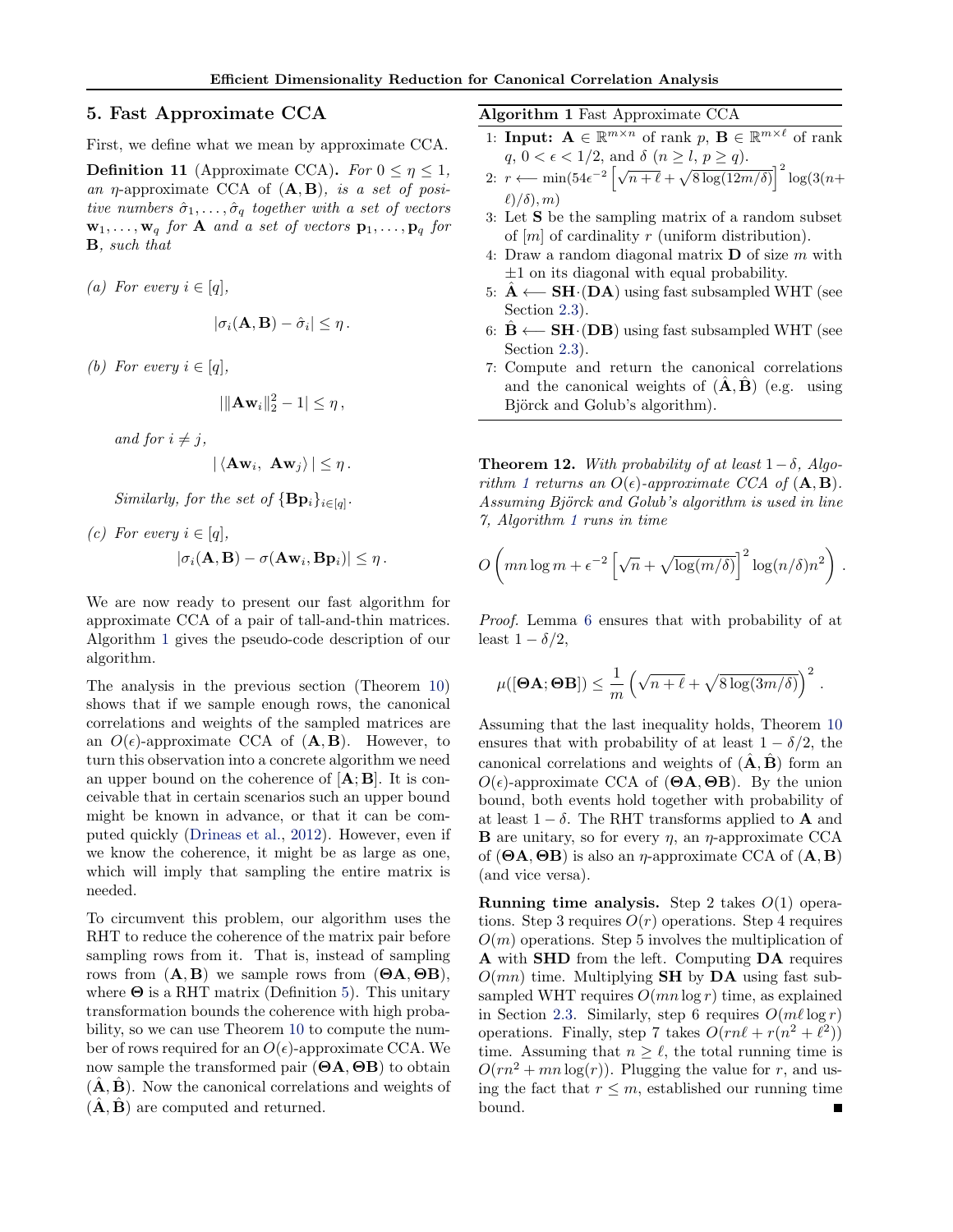From a practical point of view, our algorithm is useful for measuring the size of the correlated subspace, and obtaining the principal vectors of it. A reasonable value for  $\epsilon$  is 0.1, or perhaps 0.01. So for reasonably high correlations, say above 0.2, we get some useful information. However, for lower correlations we get no information at all. Furthermore, it is too expensive to compute all the principal vectors, but once we know the size of the correlated subspace we can use the approximate weights to compute the vectors for that subspace.

# 6. Relative vs. Additive Error

Now, we demonstrate that, unless  $r \approx m$ , it is not possible to replace the additive error guarantees of Theorem [12](#page-5-0) with relative error guarantees.

**Lemma 13.** Assume that given any matrix pair  $(A,$ **B**) and any constant  $0 < \epsilon < 1$  $0 < \epsilon < 1$ , Algorithm 1 computes a pair  $(A, B)$  by setting a sufficient large value for r in Step 2 so that the canonical correlations are relatively preserved with constant probability, i.e., with constant probability  $(i = 1, \ldots, q)$ :

$$
(1 - \epsilon)\sigma_i(\mathbf{A}, \mathbf{B}) \le \sigma_i(\hat{\mathbf{A}}, \hat{\mathbf{B}}) \le (1 + \epsilon)\sigma_i(\mathbf{A}, \mathbf{B})
$$

Then, it follows that  $r = \Omega(m/\log(m)).$ 

The proof of this lemma appears in the full version of the present article [\(Avron et al.,](#page-8-0) [2012\)](#page-8-0).

# 7. Experiments

We now report the results of a few small-scale experiments. Our experiments are not meant to be exhaustive; however, they do show that our algorithm can be modified slightly to achieve very good performance in practice while still producing acceptable errors.

Our implementation of Algorithm [1](#page-5-0) differs from the pseudo-code description in two ways. First, we use

$$
r \longleftarrow \min(\epsilon^{-2} \left[ \sqrt{n+\ell} + \sqrt{\log(m/\delta)} \right]^2 \log(n+\ell)/\delta), m)
$$

for setting the sample size, i.e. we keep the same asymptotic behavior, but drop the constants. The constants in Algorithm [1](#page-5-0) are rather large, so they preclude the possibility of beating Björck and Golub's algorithm for reasonable matrix sizes. Our implementation also differs in the choice of underlying mixing matrix. Algorithm [1,](#page-5-0) and the analysis, uses the WHT. However, it is possible to show that other Fourier-type transforms will work as well (the bounds remain unchanged), and that some of these alternative transforms have certain advantages that make them better suited for an actual

implementation [\(Avron et al.,](#page-8-0) [2010\)](#page-8-0). Specifically, we use the implementation of randomized Discrete Hartley Transform in the Blendenpik library<sup>1</sup>.

We report the results of three experiments. In each experiment we run our code five times on a fixed pair of pair of matrices (datasets)  $\bf{A}$  and  $\bf{B}$ , and compared the different outputs to the true canonical correlations. The first two experiments involved synthetic data-sets, for which we set  $\epsilon = 0.25$  and  $\delta = 0.05$ . The last experiment was conducted on a real-life dataset, and we used  $\epsilon = 0.5$  and  $\delta = 0.2$ . All experiments were conducted in a 64-bit version of MATLAB 7.8. We used a two quad-core Intel E5410 computer running at 2.33 GHz, with 32GB DDR2 800 MHz RAM, running Linux 2.6, but we use a single core only.

Synthetic Experiment 1. In this experiment we first draw five random matrices: three matrices  $\mathbf{G}, \mathbf{W}, \mathbf{Z} \in \mathbb{R}^{m \times n}$  with independent entries from the normal distribution, and two matrices  $\mathbf{X}, \mathbf{Y} \in \mathbb{R}^{n \times n}$ with independent entries from the uniform distribution on [0, 1]. We now set  $\mathbf{A} = \mathbf{G}\mathbf{X} + 0.1 \cdot \mathbf{W}$  and  $\mathbf{B} = \mathbf{G}\mathbf{Y} + 0.1 \cdot \mathbf{Z}$ . We use the sizes  $m = 120,000$ and  $n = 60$ . Conceptually, we first take a random basis (the columns of  $G$ ), and linearly transform it in two different ways (by multiplying by  $X$  and  $Y$ ). The transformation does not change the space spanned by the bases. We now add to each base some random noise  $(0.1 \cdot W$  and  $0.1 \cdot Z)$ . Since both **A** and **B** essentially span the same column space, only polluted by different noise, we expect  $(A, B)$  to have mostly large canonical correlations (close to 1), but also a few small ones. Indeed, Figure  $1(a)$  $1(a)$ , which plots the canonical correlations of this pair, shows that this is the case.

Figure  $2(a)$  $2(a)$  shows the (signed) error in approximating the correlations, in five different runs. The actual error is always an order of magnitude smaller than the input  $\epsilon$ ; the maximum absolute error is only 0.011. For large canonical correlations the error is much smaller, and the approximated value is very accurate. For smaller correlations, the error starts to get larger, but it is still an order of magnitude smaller than the actual value for the smallest correlation. As for the running time, the proposed algorithm takes about 40% less time than Björck and Golub's algorithm (3 sec vs. 5 sec).

Synthetic Experiment 2. In this experiment we first draw three random matrices. The first matrix,  $\mathbf{X} \in \mathbb{R}^{m \times n}$  has independent entries from the normal distribution. The second matrix  $\mathbf{Y} \in \mathbb{R}^{m \times k}$  has independent entries which take value  $\pm 1$  with equal probability, and the third matrix  $\mathbf{Z} \in \mathbb{R}^{k \times n}$  has independent

<sup>1</sup>Available at http://www.mathworks.com/matlabcentral /fileexchange/25241-blendenpik.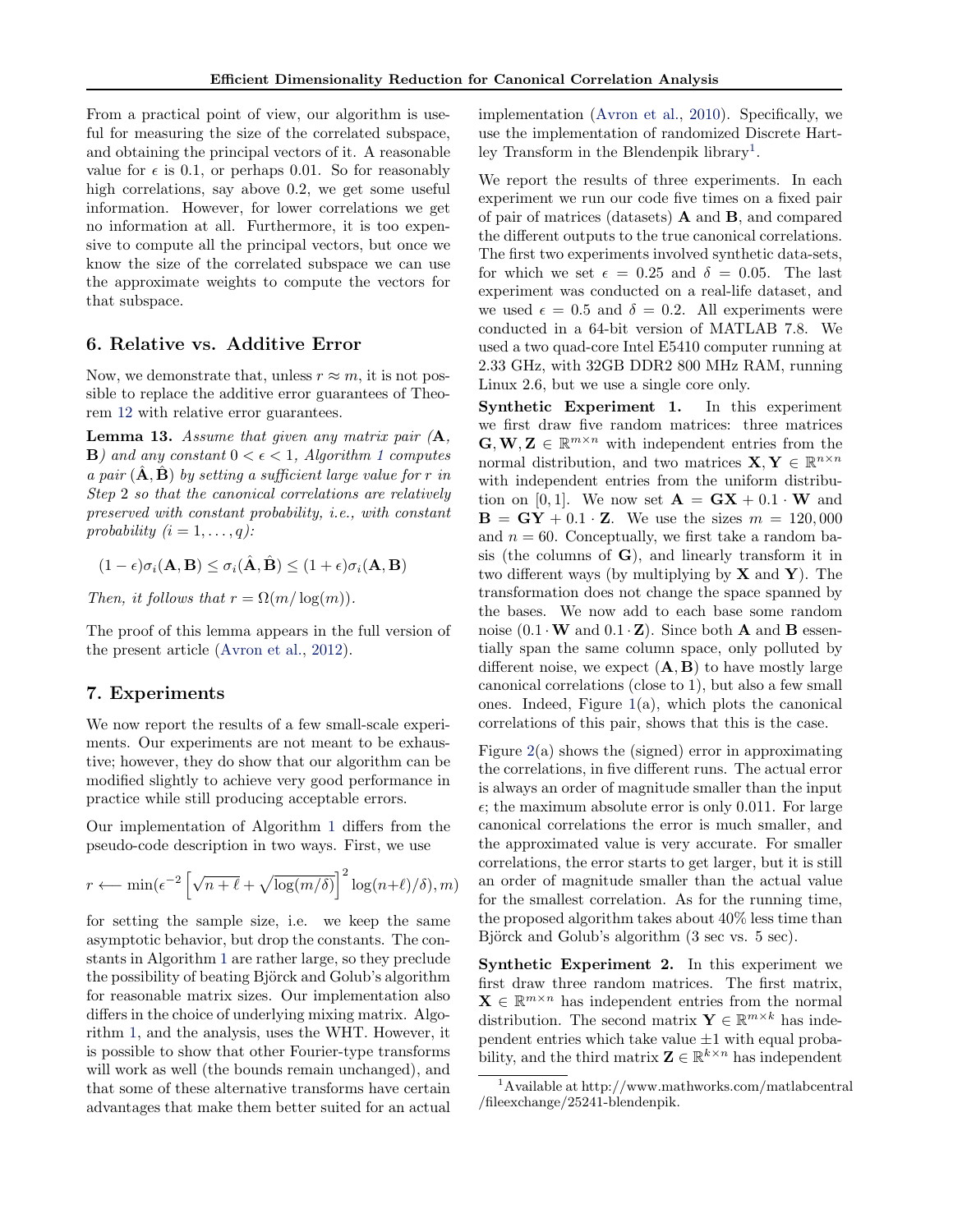<span id="page-7-0"></span>

Figure 2. Error in approximation of the canonical correlations.

entries from the uniform distribution on  $[0, 1]$ . We now set  $\mathbf{A} = \mathbf{X} + 0.1 \cdot \mathbf{Y} \cdot (\mathbf{1}_{k \times n} + \mathbf{Z})$  and  $\mathbf{B} = \mathbf{Y}$ , where  $\mathbf{1}_{k\times n}$  is the  $k\times n$  all-ones matrix. We use the sizes  $m = 80,000, n = 80$  and  $k = 60$ . Here we basically have noise  $(B)$  and a matrix polluted with that noise (A). So there is some correlation, but really the two subspaces are different; there is one large correlation (almost 1) and all the rest are small (Figure 1(b)).

Figure 2(b) shows the (signed) error in approximating the correlations, in five different runs. The actual error is an order of magnitude smaller than the target  $\epsilon$ ; the maximum absolute error is only 0.02. Again, for the largest canonical correlation (which is close to 1) the result is very accurate, with tiny errors. For the other correlations it is larger. For tiny correlations the error is about the same magnitude as the actual value. Interestingly, we observe a bias towards overestimating the correlations. As for the running time, the proposed algorithm takes about 30% less time than Björck and Golub's algorithm (3.1 sec vs. 4.5 sec).

Real-life dataset: Mediamill. We also tested the proposed algorithm on the annotated video dataset from the Mediamill Challenge [\(Snoek et al.,](#page-8-0) [2006\)](#page-8-0)<sup>2</sup>. Combining the training set and the challenge set, 43907 images are provided, each image is a representative keyframe image of a video shot. The dataset provides 120 features for each image, and the set is annotated with 101 labels. Figure  $1(c)$  shows the exact canonical correlations. We see there is a few high correlations, with very strong decay afterwards.

Figure 2(c) shows the (signed) error in approximating the correlations, in five different runs. The maximum absolute error is rather small (only 0.055). For the large correlations, which are the more interesting ones in this context, the error is much smaller, so we have a relatively high accuracy approximation. Again, there is an interesting bias towards over-estimating the correlations. As for the running time, the proposed algorithm is considerably faster than Björck and Golub's algorithm  $(2.05 \text{ sec vs. } 5.84 \text{ sec}).$ 

Summary. The experiments are not exhaustive, but they do suggest the following. First, it appears that the sampling size bounds are rather loose. The algorithm achieves much better approximation errors. Second, there seems to be a connection between the canonical correlation value and the error: for larger correlations the error is smaller. Our bounds fail to capture these phenomena. Finally, the experiments show that the proposed is faster than Björck and Golub's algorithm in practice on both synthetic and real-life datasets, even if they are fairly small.

# Acknoledgements

Haim Avron and Christos Boutsidis acknowledge the support from XDATA program of the Defense Advanced Research Projects Agency (DARPA), administered through Air Force Research Laboratory contract FA8750-12-C-0323. Sivan Toledo was supported by grant 1045/09 from the Israel Science Foundation (founded by the Israel Academy of Sciences and Humanities) and by grant 2010231 from the US-Israel Binational Science Foundation.

<sup>&</sup>lt;sup>2</sup>The dataset is publicly available at http://www.csie.ntu.edu.tw/ cjlin/libsvmtools/datasets /multilabel.html $\#$ #mediamill.